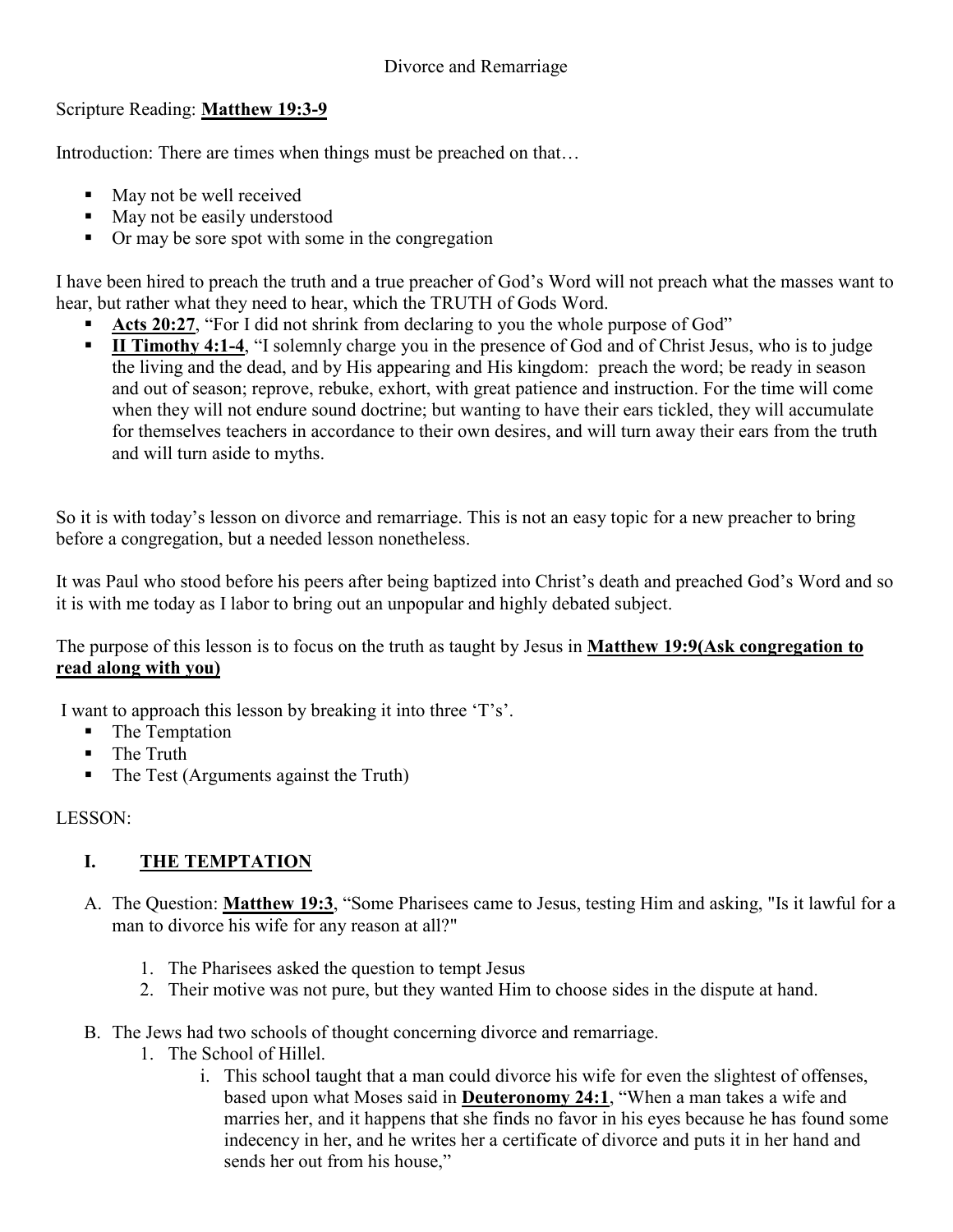- 2. The School of Shammai.
	- i. This school taught that a man could only divorce his wife on the grounds of adultery, this too was based on Deuteronomy 24:1.
- C. Once again this question posed to Jesus was designed to entrap. To get Him to choose a side in the dispute between the two schools of thought.
	- 1. If Jesus responded by saying that a man could not put away his wife for any reason He would offend the School of Hillel.
	- 2. And if He said a man could put away his wife for any reason He would offend the School of Shammai.
	- 3. They clearly wanted Jesus to choose someone's side concerning Moses' teaching in Deuteronomy 24:1.
- D. Jesus avoided the dispute by returning to God's original plan in Genesis and not to Moses' teaching in Deuteronomy.
	- **1. Genesis 1:27, "God created man in His own image, in the image of God He created him; male and female He created them."**
	- **2. Genesis 2:21-24,** "So the LORD God caused a deep sleep to fall upon the man, and he slept; then He took one of his ribs and closed up the flesh at that place. The LORD God fashioned into a woman the rib which He had taken from the man, and brought her to the man. The man said, this is now bone of my bones, and flesh of my flesh; she shall be called Woman, because she was taken out of Man." For this reason a man shall leave his father and his mother, and be joined to his wife; and they shall become one flesh."
	- **3.** Gods' original design did not embrace divorce, but emphasized that the marriage relationship was to be permanent. Thus, "they shall be one flesh."
	- **4.** God is not the author of divorce, but of marriage and has always been against divorce.
		- **i. Malachi 2:16**, "For I hate divorce," says the LORD, the God of Israel, "and him who covers his garment with wrong," says the LORD of hosts. "So take heed to your spirit, that you do not deal treacherously."
		- **ii.** Thus the statement in **Matthew 19:6**, "So they are no longer two, but one flesh. What therefore God has joined together, let no man separate."
- E. There response: Why did Moses command to give a writing of divorce and to put her away? (Matthew 19:7)
	- **1.** Again they sought to entrap Jesus by saying this was a command of Moses.
	- **2.** Again, Jesus points out, this was not a command as one may put it but a sufferance. In other words God tolerated or permitted it.
	- **3. Matthew 19:8**, "He said to them, "Because of your hardness of heart Moses permitted you to divorce your wives; but from the beginning it has not been this way."

## **II. THE TRUTH (Matthew 19:9) I want to break the verse down to better to understand it.**

 **A. "Whosoever"—**This is a universal term and makes no exceptions!

- 1. To argue that this term applies only to Christians or on only to Jews under the old law is to make exception where God does not.
- 2. The context of the term reveals that this was Gods plan from the very beginning, therefore 'whosoever' applies to everyone.
- **B.** "**Shall put away his wife**"—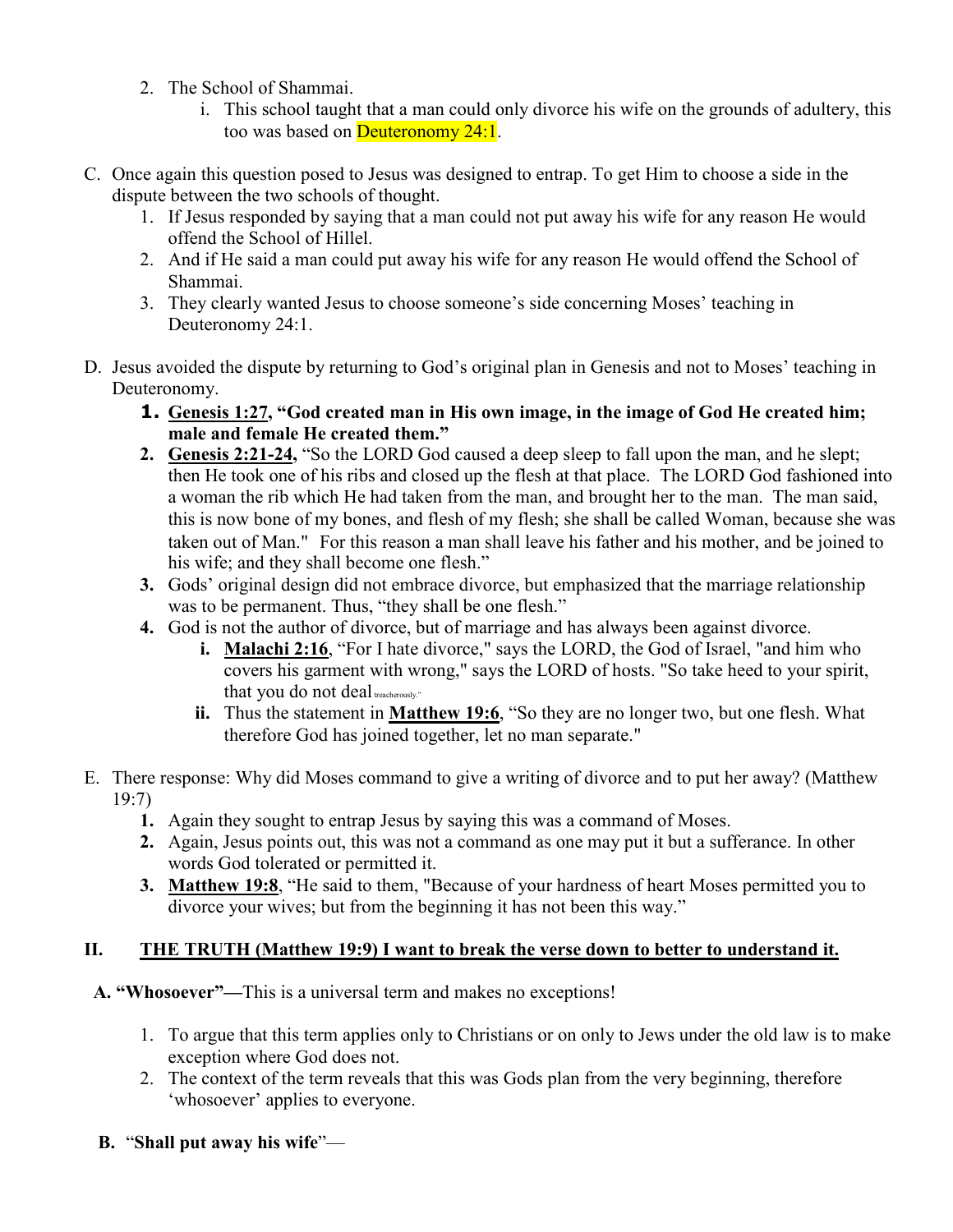- 1. This put away clearly refers to divorce
- 2. Matthew 5:32, "but I say to you that everyone who divorces his wife, except for the reason of unchastity, makes her commit adultery; and whoever marries a divorced woman commits adultery."
- **C.** "**Except it be for fornication**"—This is the only exception to Gods Law concerning divorce and remarriage, save the death of a spouse as in Rom. 7:3.
	- 1. Fornication is a term which means unlawful sexual relations and is an all encompassing word that includes heterosexual, homosexual, and even bestiality, all of which are condemned by God.
- **D.** "**And shall marry another, committeth adultery**" This clearly shows us that a marriage may take place and be acceptable according to the laws of the land, but not acceptable in the eyes of God.
	- 1. Read w/ in Mark 6:17-18—John the Baptist told Herod, who had married his brothers wife, "It is not lawful for you have your brothers wife."
	- 2. This clearly emphasizes that unless one is remarried b/c his or her spouse was guilty of fornication, or because his/her spouse has passed away, they friends according to the scriptures are committing adultery.
- **E.** "**And whoso marrieth her that which is put away doth commit adultery**."—To marry a woman or man who do not have proper grounds for remarriage, is to openly commit adultery.
	- 1. It should be pointed out, if the party that is put away is the guilty party that is if they had been guilty of fornication which led to divorce, then the guilty party who committed the adultery does not according to the scriptures have the right to re-marry.
	- 2. And anyone who marries the one who caused the divorce due to fornication then commits adultery.

## III. **THE TEST—Arguments against the Truth.**

- **A.** There is no disputing Gods Word, yet many attempts to put their own words or ideas to Gods commandments.
- **B.** There are those who say… Baptism cleanses an adulterous marriage.
	- 1. It is contended by some when a couple is baptized who have been living in an adulterous marriage relationship, they then feel free to remain in that adulterous relationship, and everything is 'alright.'
	- 2. We need to be reminded of what the purpose of baptism is for:
		- ii. To cleanse us of all our past sins—Acts 2:38
		- iii. To put on Christ—Galatians 3:27
		- iv. To be saved—Mark 16:16
	- 4. Its true baptism washes away our sins PROVIDED we truly repent of those sins.
	- 5. For Example: If one is in an adulterous relationship on Saturday night and is baptized on Sunday morning and then returns to that adulterous marriage relationship, then they have not truly repented.
	- 6. Illustration to prove the point: A thief is baptized and returns to a life of crime following his baptism, has he truly repented? NO!!!!!
	- 7. IF IT WAS SIN BEFORE BAPTISM IT IS STILL SIN AFTER BAPTISM.
	- 8. If a marriage was adulterous before baptism, it still is after baptism.